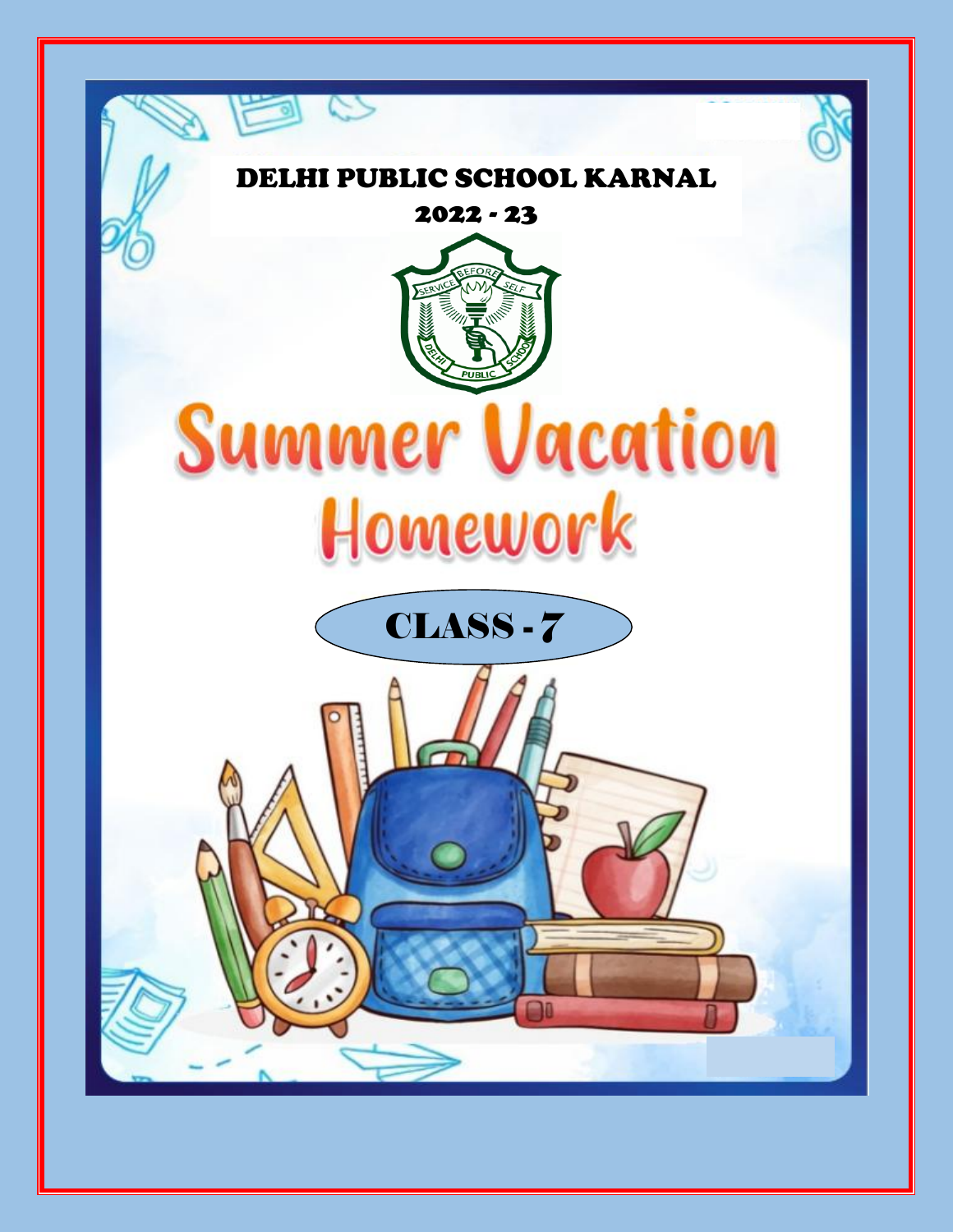# Do your homework, study the craft, believe in yourself, and out-WORK EVERYONE.

**Knowledge is power and to impart it righteously to our children, we have carefully and meticulously designed the Summer Break Assignment. It aims to create a spirit of enquiry, creativity and sensibility among the learners.** 

**It is vital to enable our learners to foster and outlook that helps them explore, discover and rediscover. Summer vacation is the best and fruitful time for learning and nurturing creativity. A variety of fun filled activities and worksheets are given to be attempted during summer break. The major emphasis is laid on "Learning by doing". Attempt the assignments neatly with originality and creativity.**

**Summer vacation is the time to learn and enjoy. So spend these holidays nurturing and stimulating environment filled with fun, frolic and learning.**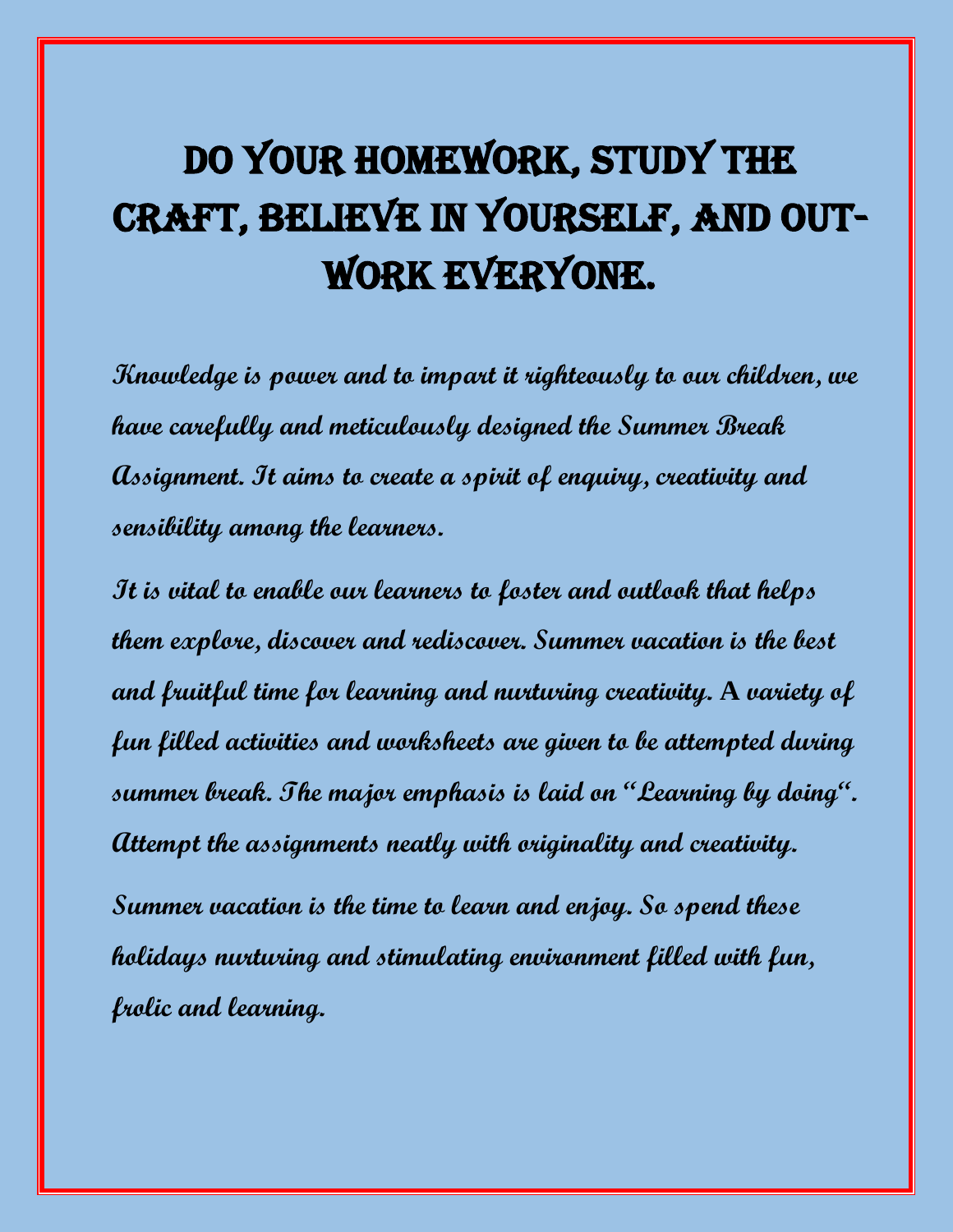### **ENGLISH**

- **1. Learn Ch-22 (1-30) and Ch-25 (pg. 176-178) of Mastering Grammar.**
- **2. Do Unseen Passage (1-5) pg. 179-183 from Mastering Grammar.**
- **3. Do Informal Letter (1,2,4) given on pg. 193 of Mastering Grammar.**

## **HINDI**

1. लॉकडाउन के दौरान जंक फूड से दूरी तथा माँ के हाथों से बने कौन–कौन से स्वादिष्ट व्यंजनो को खाया। चित्र सहित लिखिए

- 2. घर पर पाले जाने वाले विभिन्न जानवरों की प्रजातियों के बारे में एक कोलॉज बनाएँ ।
- 3. प्रकृति के अनेक रूप हैं जो रूप आपको आर्कषक लगता है उसको चित्रित कीजिए।
- 4. दस पृष्ठ सूलेख लिखिए।

नोटः संपूर्ण कार्य (Ruled Scrap Book) में लिखिए।

### **MATHS**

**1. Do the activity enclosed in the end.**

# **SOCIAL SCIENCE**

- **1. Read Ch-2 Role of Government in Health (SPL)**
- **2. Read Ch-2 Inside Our Earth and try to solve back exercise.**
- **3. The Crust of the earth forms only 1%of the volume of the earth. 84% consists of the mantle and 15% makes the core. Show the given data on a pie chart.**
- **4. Mark the states of India on the political map of India.**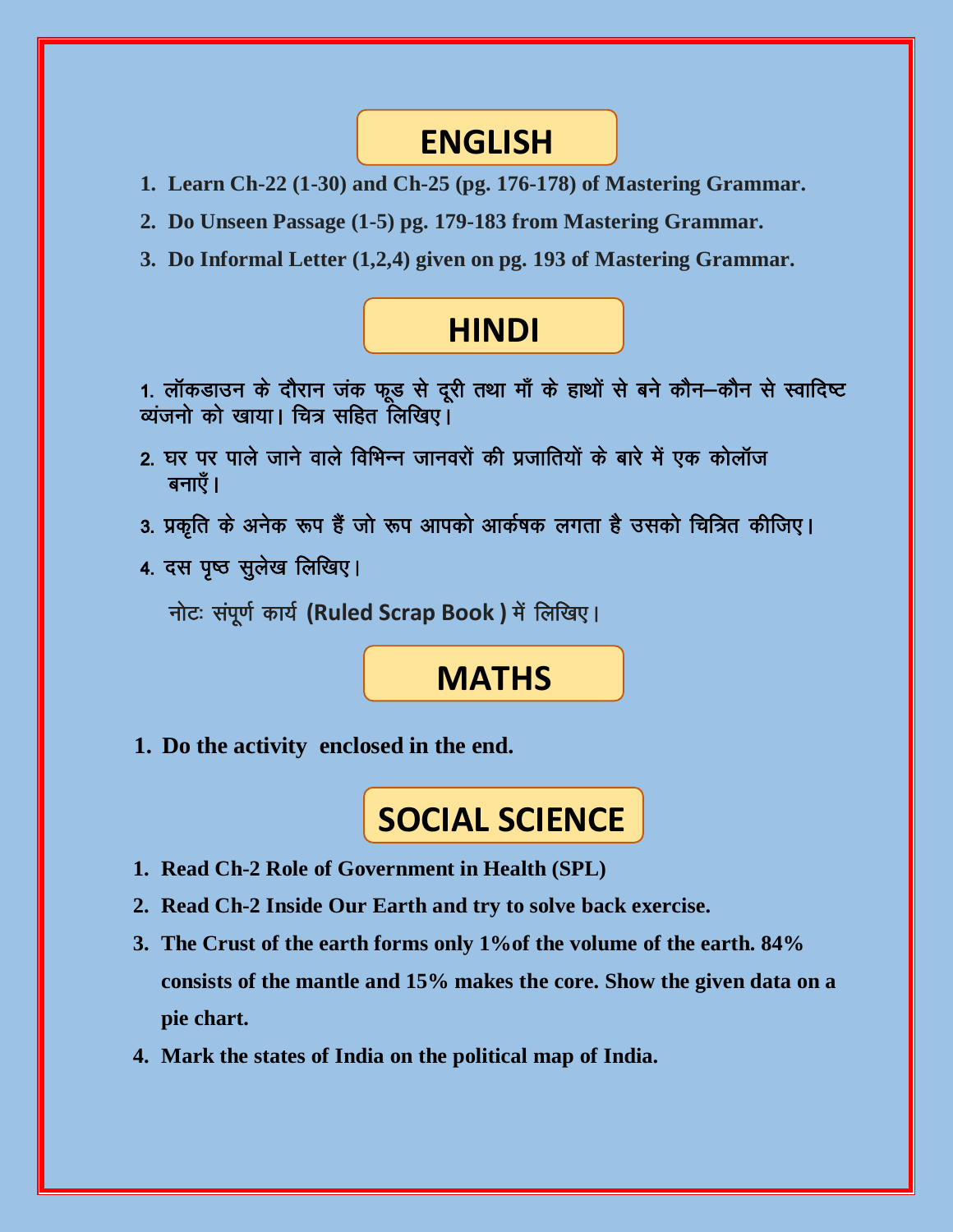## **SCIENCE**

**1. Make an innovative working model on new technology of science(Don't use thermocol and Plastic).**

 **2.To boost up the science temprament ,we suggest for preparing a science**

 **kit. Do add the following items to give it a complete look:- Turmeric,Vinegar, Baking Soda, Digital or Clinical thermometer(available at home), Soap, Iron nails, Straw , Plastic and Metal Spoon, Candle and balloons.**

# **COMPUTER**

 **Create an Excel Worksheet to maintain" Monthly expenses on Stationary". It includes the following headings:-**

**Serial no, items, price , quantity. Calculate the highest and lowest price items using Max and min functions,Find total money spent using sum function. Save the file with Your name\_Class\_Section\_Rollno and send it to (class7.holidayswork[@gmail.com\)](mailto:VI.ai.ppt@gmail.com)**

### **PUNJABI**

- **1.** ਪਾਠ **4** ਅਤੇ**5** ਪੜ੍ਹੋ **|**
- **2.** ਪਾਠ **4** ਅਤੇ**5** ਦੇ ਸ਼ਬਦ ਅਰਥ ਯਾਦ ਕਰੋ **|**

### **SANSKRIT**

- 1. पाठ्य पुस्तक में पृष्ठ संख्या 102 पर दिए गए किन्हीं 20 विलोम शब्दों को सचित्र 'ए-4 सइज शीट' पर लिखिए।
- 2.'भगवदगीता ' के किसी भी अध्याय से कोई भी 5 श्लोक कंठस्थ कीजिए।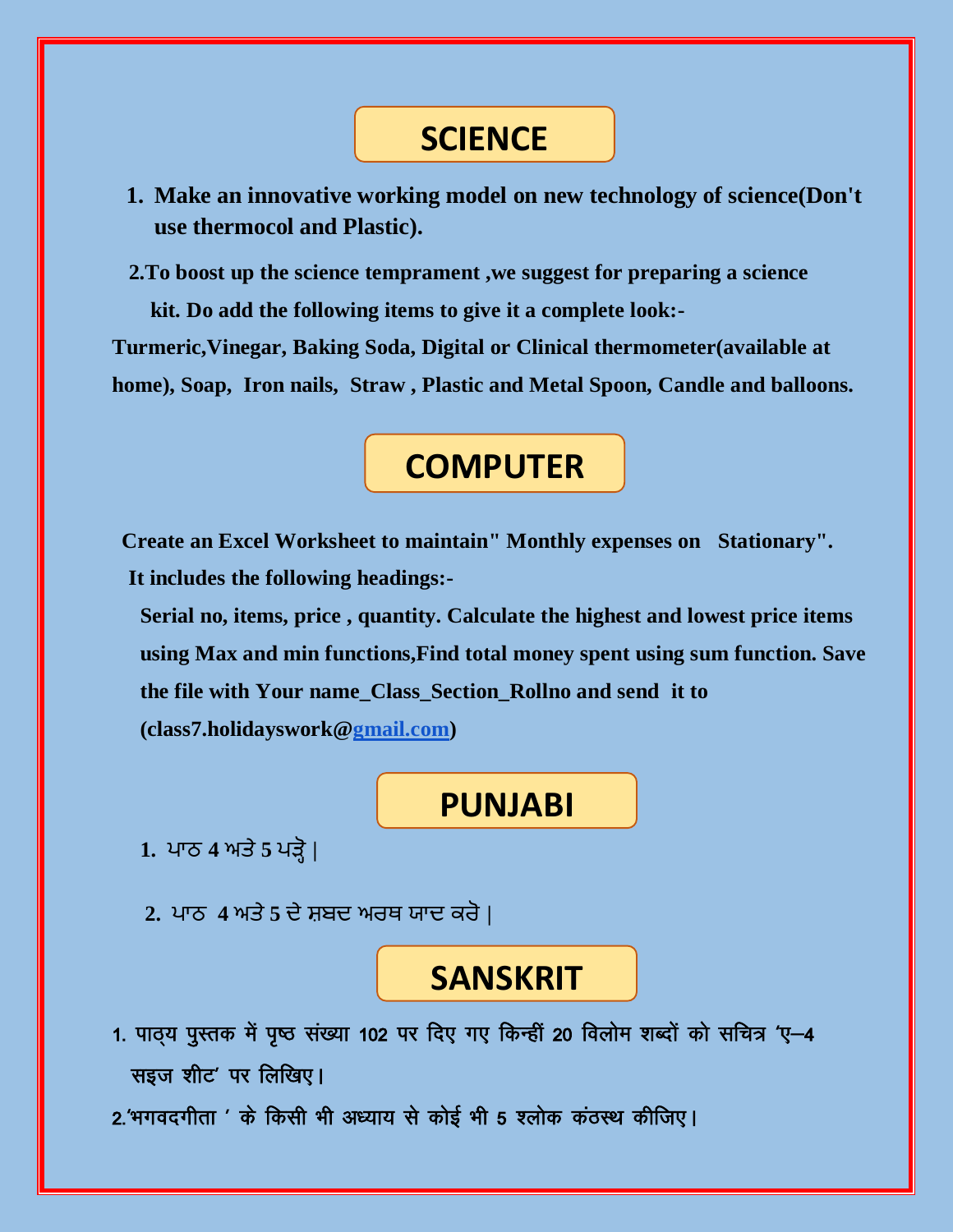3. रंगों का प्रयोग करके 'ए-3 साइज शीट' पर इंद्रधनुष बनाएँ और उसके रंगों के नाम संस्कृत में लिखिए।

### **FRENCH**

- **1. Write and learn difficult words, verbes, of Lecon 3 , 4 & 5.**
- **2. Décrivez votre ville ! (Describe your city )**
- **3. Décrivez votre journée ! ( Describe your daily routine)**

### **G.K.**

 **1.Watch English news headlines and write four headlines in hhw notebook everyday.**

# **ART/CRAFT**

 **1. Make any one Folk art on A4 size sheet and paste it on cardboard and decorate it**

# **MUSIC/DANCE**

- **1. Prepare anyone Punjabi folk song.**
- **2. Prepare any one Haryanvi Dance**

**PHYSICAL EDUCATION**

**\*Students must ensure to follow the 'Early to Bed' and 'Early to Rise' for a healthy and fruitful day.**

 **\*Continue Yoga practice that has been instructed during online classes in the school.**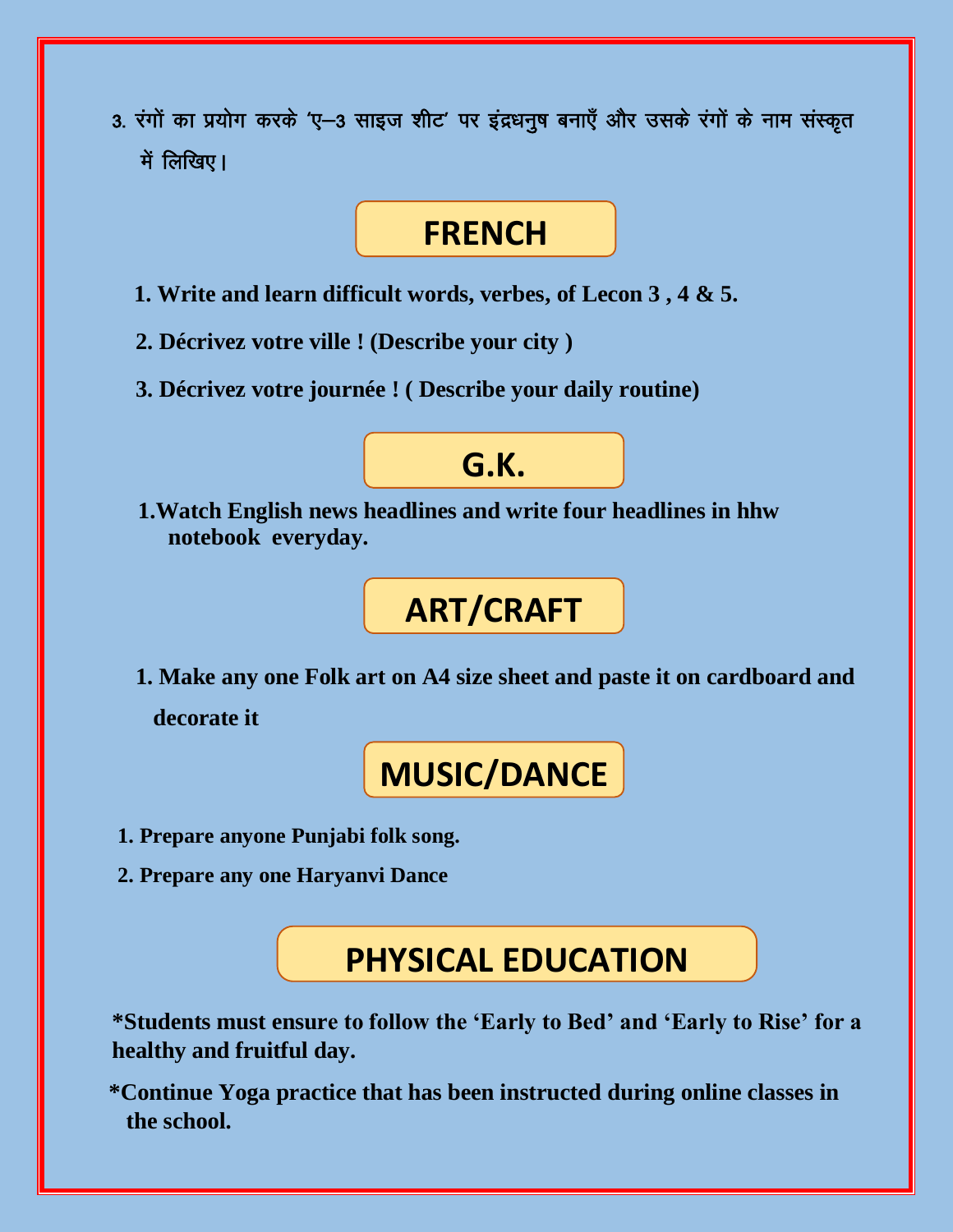- **\* Warming up exercises: Do running on spot, stretch your body upward, backward and sideward. Rotate your ankle, hip and shoulder.**
- **\* Yoga Asanas : Tadasana ,Halasan, Trikonasana ,Chakrasana and Bhujangasana.**
- **\*To keep yourself energetic do walking, swimming, cycling or skipping.**
- **\*Avoid junk food and adopt healthy food habits.**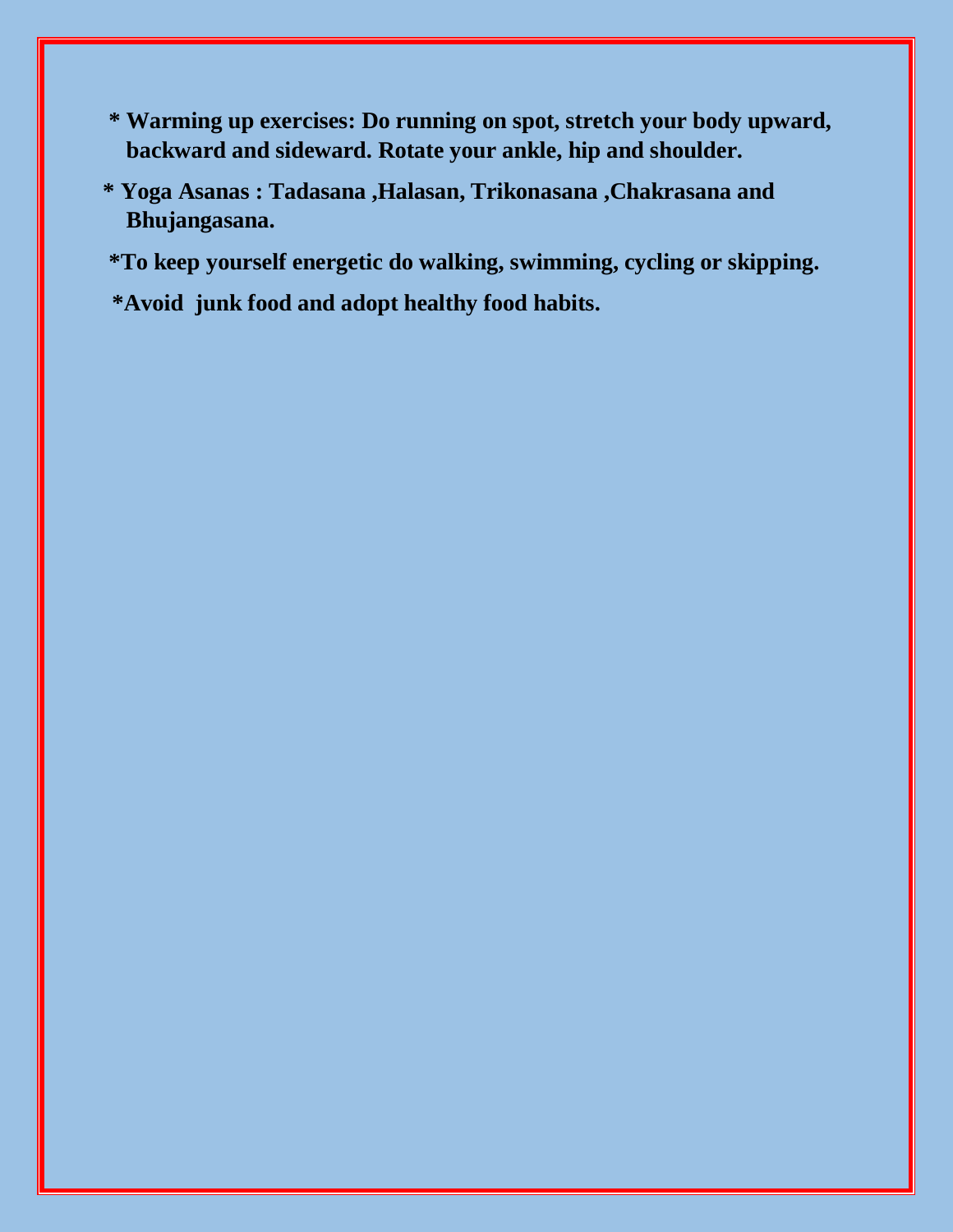### **DELHI PUBLIC SCHOOL, KARNAL**

#### **HOLIDAY HOMEWORK**

**SESSION: 2022 – 23**

#### **SUBJECT: MATHEMATICS**

**CLASS: VII**



#### **1. Play with balls**

#### **Description:**

Students are supposed to take two different coloured sketch pens, same number of identical balls are to be drawn for one integer as indicated. Perform activity according to given example. (We know –ve symbol means opposite/change of colour)

#### **Example:**

Let, Green for + veinteger Red for–veinteger



2)–2 x (–3) {–2 times (–3)} {6}



Show the following in the form of pictures of balls.

- i)  $-3x4$
- ii)  $2x-4$
- iii)  $-3 x-4$
- iv) 4 x 5

DO THE ACTIVITY ON A4 SIZE SHEET